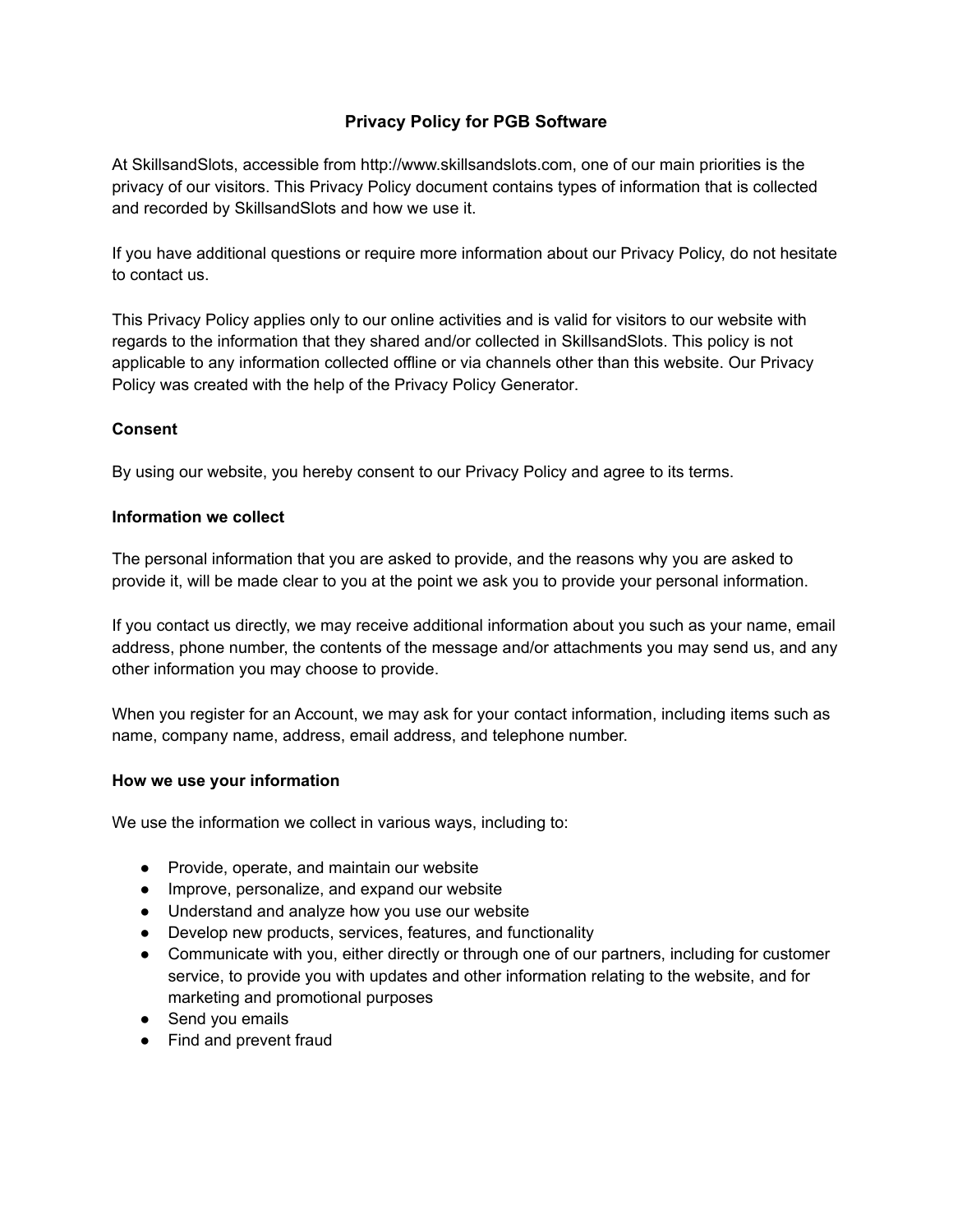### **Log Files**

SkillsandSlots follows a standard procedure of using log files. These files log visitors when they visit websites. All hosting companies do this as part of hosting services' analytics. The information collected by log files include internet protocol (IP) addresses, browser type, Internet Service Provider (ISP), date and time stamp, referring/exit pages, and possibly the number of clicks. These are not linked to any information that is personally identifiable. The purpose of the information is for analyzing trends, administering the site, tracking users' movement on the website, and gathering demographic information.

# **Advertising Partners Privacy Policies**

You may consult this list to find the Privacy Policy for each of the advertising partners of SkillsandSlots.

Third-party ad servers or ad networks use technologies like cookies, JavaScript, or Web Beacons that are used in their respective advertisements and links that appear on SkillsandSlots, which are sent directly to users' browsers. They automatically receive your IP address when this occurs. These technologies are used to measure the effectiveness of their advertising campaigns and/or to personalize the advertising content that you see on websites that you visit.

Note that SkillsandSlots has no access to or control over these cookies that are used by third-party advertisers.

# **Third Party Privacy Policies**

SkillsandSlots's Privacy Policy does not apply to other advertisers or websites. Thus, we are advising you to consult the respective Privacy Policies of these third-party ad servers for more detailed information. It may include their practices and instructions about how to opt-out of certain options.

You can choose to disable cookies through your individual browser options. To know more detailed information about cookie management with specific web browsers, it can be found at the browsers' respective websites.

# **CCPA Privacy Rights (Do Not Sell My Personal Information)**

Under the CCPA, among other rights, California consumers have the right to:

Request that a business that collects a consumer's personal data disclose the categories and specific pieces of personal data that a business has collected about consumers.

Request that a business delete any personal data about the consumer that a business has collected.

Request that a business that sells a consumer's personal data, not sell the consumer's personal data.